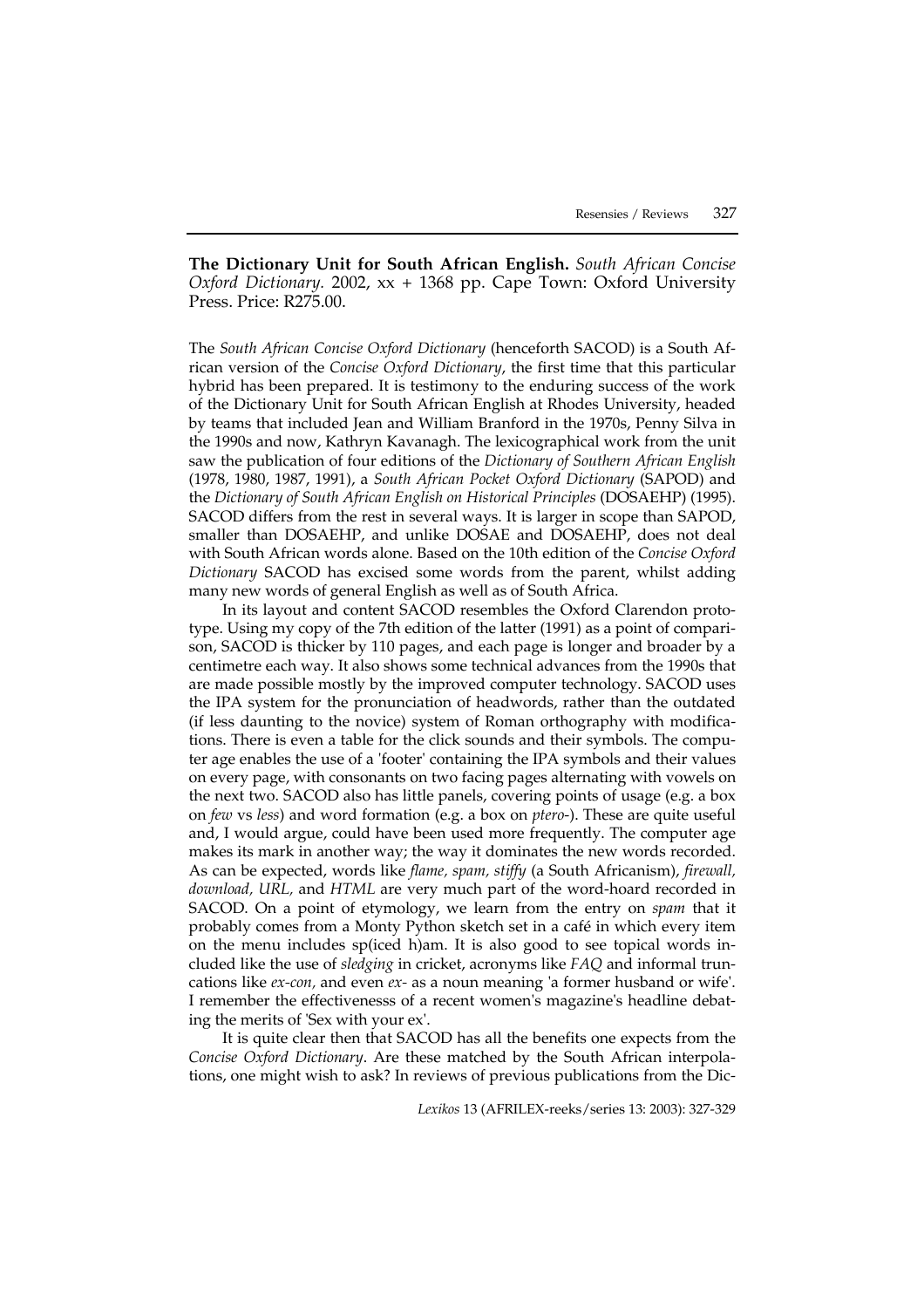tionary Unit for South African English, I have suggested that among their few weaknesses were a disproportionate amount of vocabulary from Afrikaans, especially a failure to exclude code-switching from established borrowings, and a tendency to accept folk etymologies for items of slang and informal words, especially those drawing on languages other than Afrikaans. These remarks are not generally applicable to SACOD, which discusses the code-switching/borrowing dilemma early on in its preface, and which is not faced with a plethora of etymologies for obscure words, since its selection of South Africanisms is small in comparison to DOSAE and especially DOSAEHP.

South Africanisms have become accepted in international English from the days of exploration and colonisation — the *trek – veld – laager* semantic field is well known. Later it was the spectacular attempt at social engineering that brought lexicographical fame: *apartheid, dompas, exit permit*, etc. The post-apartheid era makes its impact in a smaller way in SACOD with terms like *imbizo, lekgotla* and *African Renaissance*. Every now and then our dictionaries still give occasion for surprise in announcing the South Africanness of terms like *slasto* (a brand name), *slave bell* and *dam*. The entry for *dam* works rather well for SA-COD, since its main sense is 'downloaded' from the *Concise Oxford Dictionary* (the barrier constructed to hold back water), while a second sense (the body of water itself) is marked as 'South African'. A complex case is the lack of a label specifying the status of *stop street,* which is not generally familiar to overseas visitors I encounter. Moreover, it is not listed in the *Concise Oxford Dictionary* (7th edition), nor in the *Encarta World English Dictionary.* Kathryn Kavanagh (personal communication) informs me that the term is, however, attested in the U.S.A. and Canada, thanks to a Google search. The question remains whether such terms localised to South Africa and one other territory should somehow be flagged.

Inevitably with a work of this scope some problems arise. One that may not have been foreseen by the editors is a clash of semantics of the many words arising ultimately from the Indian subcontinent. Whose pronunciations and meanings should the dictionary record: that of the British in the days of Raj, those of Indian/Pakistani/Bangla Deshi/Sri Lankan immigrants to 20th century Britain, or (more crucially for SACOD) those of Indians in South Africa? The latter now mostly speak English as a mother tongue, but have retained a rich vocabulary from India forged from personal and group circumstances in South Africa. Thus *bhaji* is given in SACOD as an equivalent to *bhajia* glossed as 'a small flat cake or ball of vegetables, fried in batter'. If correct, this must be a Britishism, as in South Africa the two terms are distinct. That is, whilst *bhaji* is a term for 'leaves of plants, herbs, cresses' that are cooked, *bhajia* is the small flat cake referred to, also anglicised in South Africa as *chilli bite*. Similarly the meaning of *dosa* 'a pancake made from rice flour' is the usual one in India and Britain, where the unsweetened pancake is stuffed with a curried vegetable filling. In South Africa however, *dosa* (pronounced [dosε]) is usually a sweet pancake, with no filling. Finally, SACOD gives the Indian and British form *dhal* or